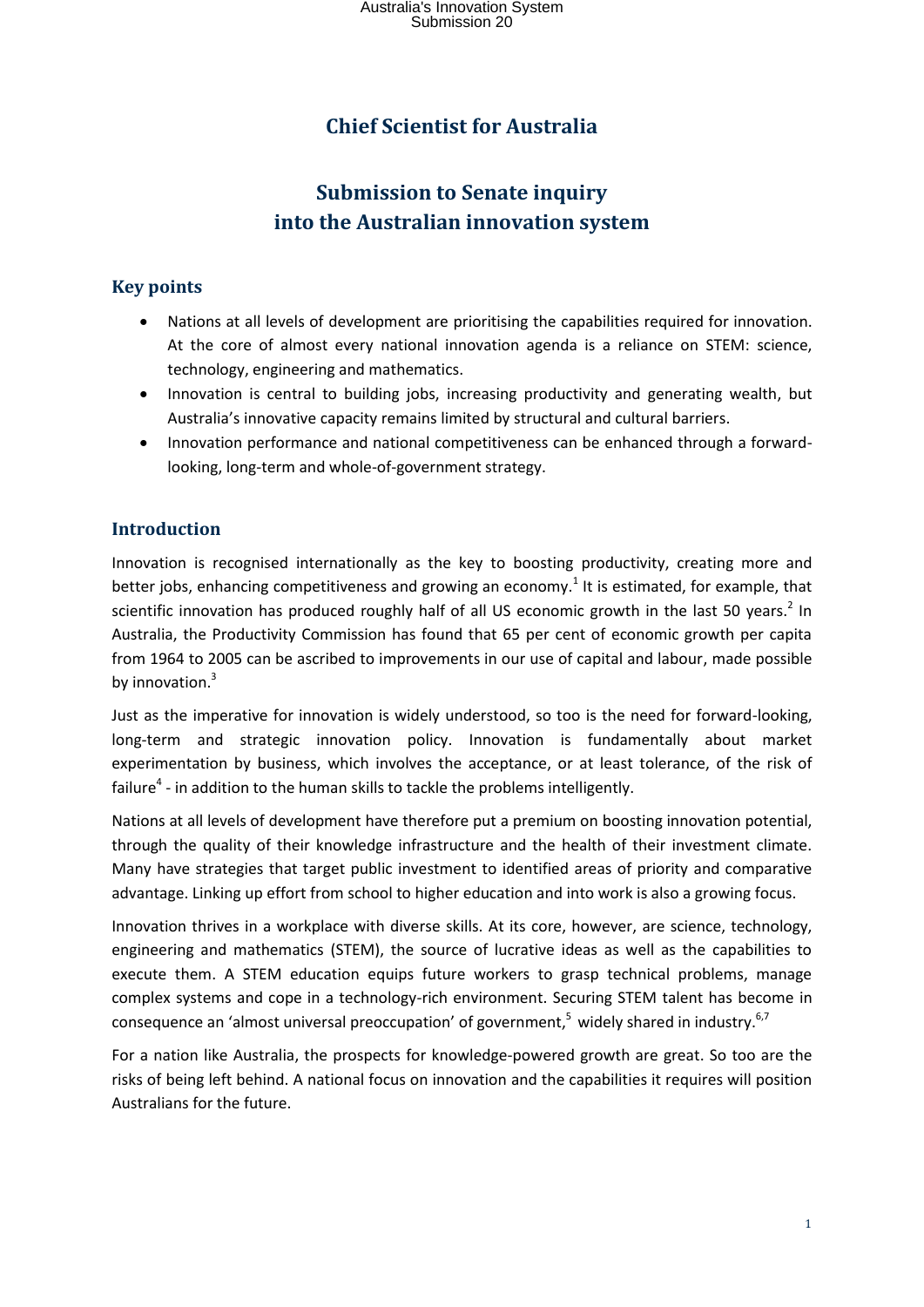### **Australia's innovation performance in an international context**

Australia enjoys many advantages as a destination for innovation investment. The evidence nevertheless suggests that Australia is not realising the value that these assets might be expected to create. Australia is falling behind its overseas competitors on key innovation measures.<sup>8</sup> While Australia was ranked 17<sup>th</sup> of 143 countries overall in the Global Innovation Index 2014,<sup>9</sup> we were 81<sup>st</sup> in Innovation Efficiency, a measure of innovation output relative to input, demonstrating that we are performing below our potential.

Australia's capacity for turning ideas into new products, services or processes remains limited by structural and cultural barriers that inhibit both risk taking behaviour, and the flow of people, ideas and funding between the private and public sectors.

#### **Falling participation rates and performance in critical STEM disciplines**

Australian schools show a decline in the rates of participation in 'science' subjects to the lowest level in 20 years.<sup>10</sup> This has consequences for the general level of science literacy in the community, as well as industry's capacity to lead or adjust to change. Science enrolments in higher education have increased by close to 30 per cent since 2007, although study beyond first year in key disciplines such as physics and chemistry is of concern.<sup>11</sup>

#### **Gaps in the skills pipeline**

Australian industry has reported difficulty in recruiting high-quality, work-ready STEM-skilled employees.<sup>12</sup> At the same time, very few businesses offer positions to research-trained staff. Less than one in three (30 per cent) Australian researchers work in industry; half the OECD average (60 per cent) and substantially less than the US, where four of every five researchers are in the business sector.<sup>13,14</sup> The restricted pathways for workers with higher skills, particularly at early career stage, create a significant risk of brain-drain.

#### **Inward-focus, siloed thinking**

Collaborative innovation between businesses and research organisations more than triples the likelihood of business productivity growth.<sup>15</sup> Across the OECD, Australia ranks 15th on business-to-research collaboration for small to medium enterprises; and  $21<sup>st</sup>$  for large firms. Just 4 per cent of our large firms collaborated and only slightly more of our SMEs.<sup>16</sup>

#### **Unconducive climate for innovators**

Less than one in two Australian firms identify themselves as 'innovators'.<sup>17</sup> Just 1.5 per cent of Australian companies developed new to the world innovations in 2011, compared to between 10 to 40 per cent in other OECD countries. More than 60 per cent of Australian innovators kept innovations within the company.<sup>18</sup> Those who try to carve a new direction are often stymied by a lack of support from financial markets;<sup>19</sup> limited skills in business management:<sup>20</sup> difficulty in accessing global supply chains<sup>21</sup> or poor intellectual property strategy.<sup>22</sup>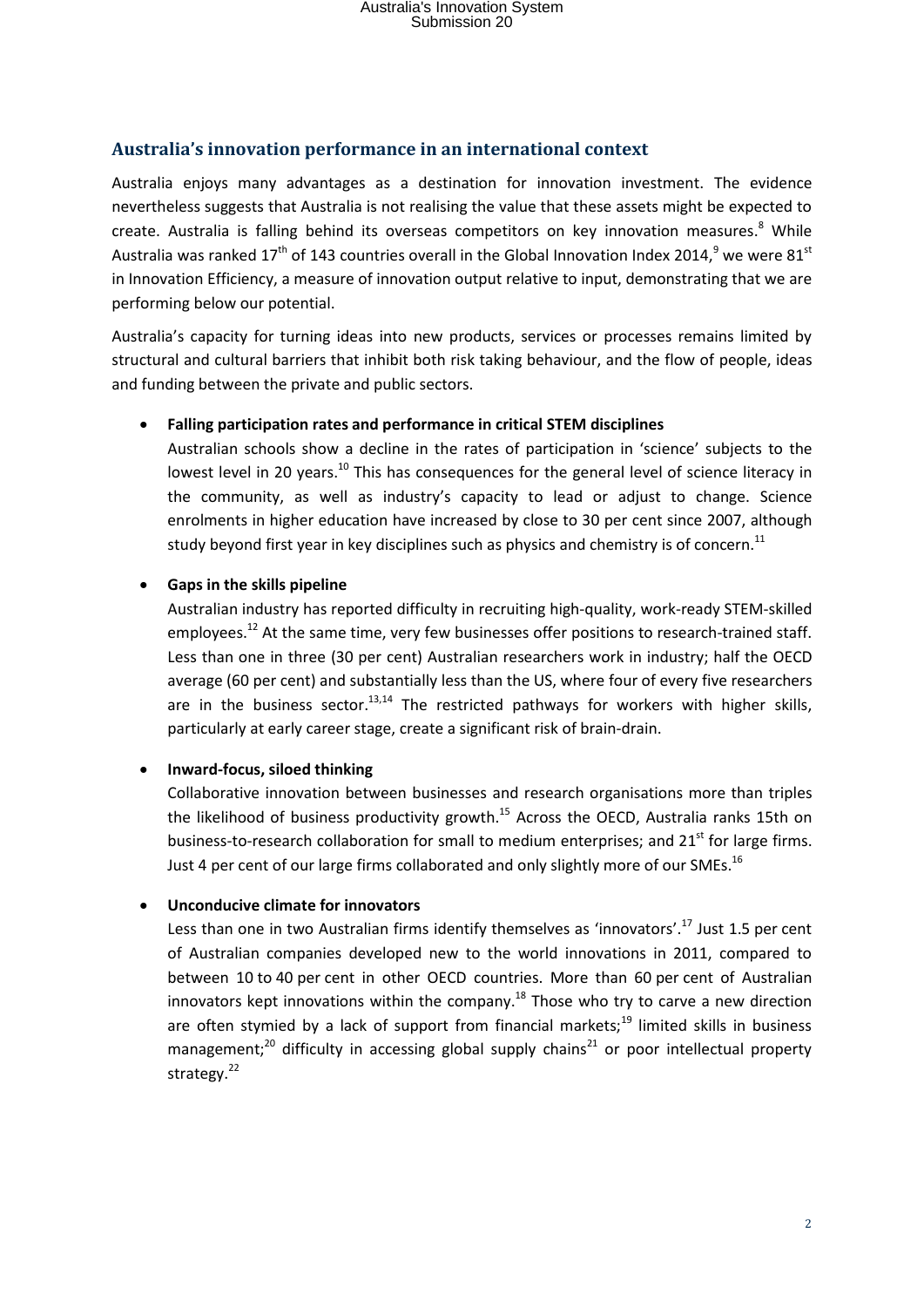# Australia's Innovation System Submission 20

#### **Setting a strategic course**

Australia currently has many industry investment and incentive programmes to support an array of R&D activities at national and regional levels.<sup>23</sup> We are one of only three (of 33) nations in data published by the OECD to invest in such programs without the benefit of an overarching strategy.

Like every other nation, Australia's capabilities and challenges are unique. There are nonetheless useful lessons to be drawn from the nations which capitalise most effectively on innovation.

The evidence shows that these innovation-led economies are characterised by: $24,25$ 

- Articulated science and technologies strategies linked to economic aspirations
- A reliable pipeline of STEM graduates, maintained through collaboration between government and industry.
- A STEM-literate population that seeks out new technologies and employs them creatively.
- Rich and deep connections to global science and export markets.
- A culture of risk-taking, entrepreneurialism and an openness to new ideas.
- Career pathways from academia to industry, and vice versa.
- A strong basic or 'blue-sky' research enterprise, providing a wellspring of technical know-how and step-change ideas.

Australia too has the opportunity to learn from success and take a long-term strategic view of innovation, underpinned by STEM.

Experience confirms that governments cannot create or mandate business innovation. Many actions are required – only some of which fall within the Australian Government's remit. Creative solutions should be encouraged. Business leadership should be welcomed.

Business, however, can only make the best of the parameters government policy creates. Australia's record confirms that the upfront costs and uncertain outcomes can too easily deter business support for basic research, ideas perceived to be risky and the large scale research infrastructure for growth.<sup>26</sup> Government action is required to address such market failure and supply the 'patient' capital for fundamental, curiosity-led, research; and to open viable pathways to commercialisation.27,28

Action in the public sector can both incentivise and coordinate the effort, securing for Australia the prospect of sustainable growth.

A successful innovation strategy will encompass the many interdependent parts of the ecosystem. It will be a whole-of-government agenda, linking the needs in different sectors of the economy to the capabilities in which the government invests. The importance of STEM in the workplace, for example, should be reflected in the school curriculum. Our strategy for international engagement should capitalise on our strengths in research. Our national priorities should be supported by the research we fund in the public sector.